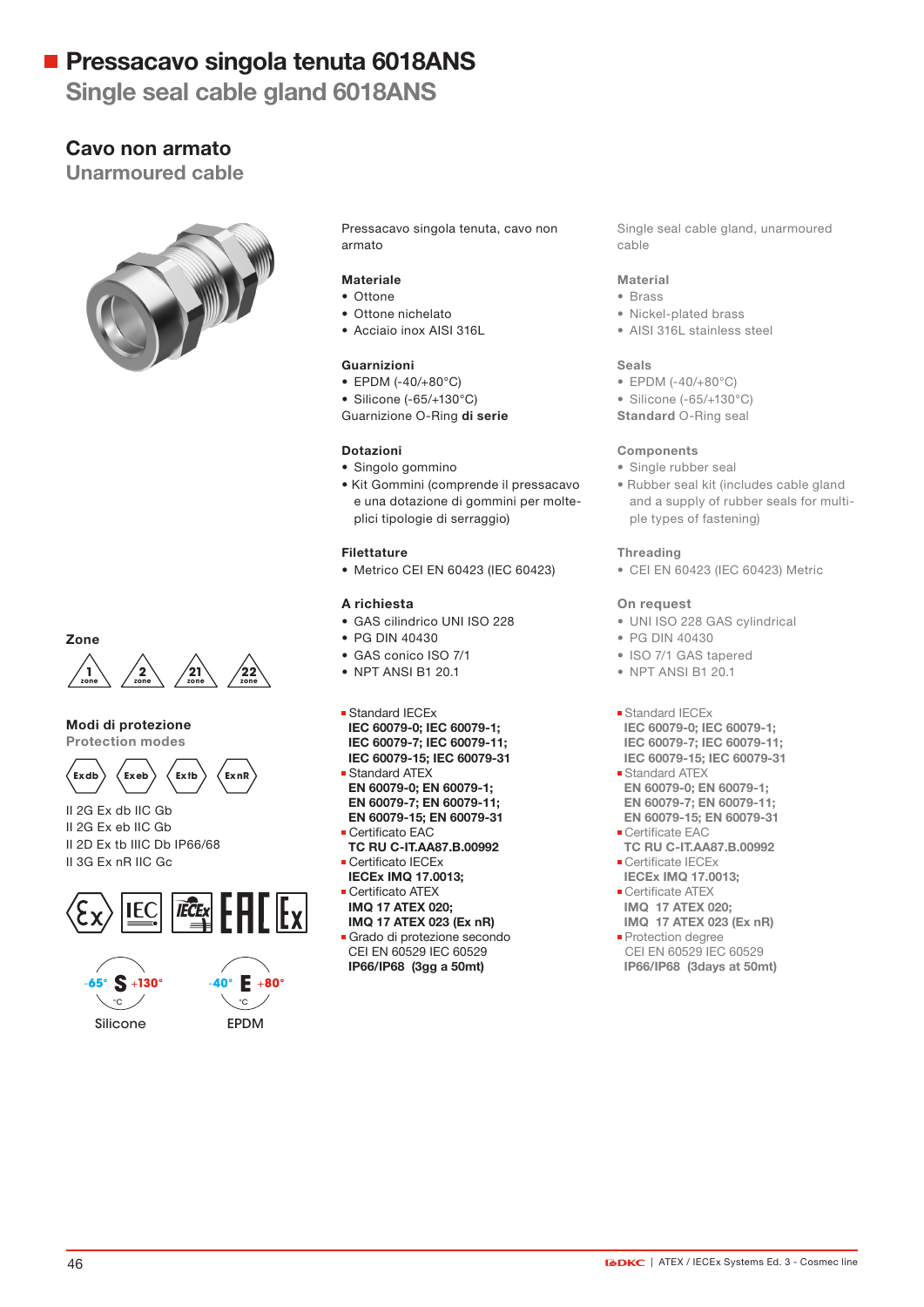Single seal cable gland 6018ANS

# Cavo non armato

Unarmoured cable

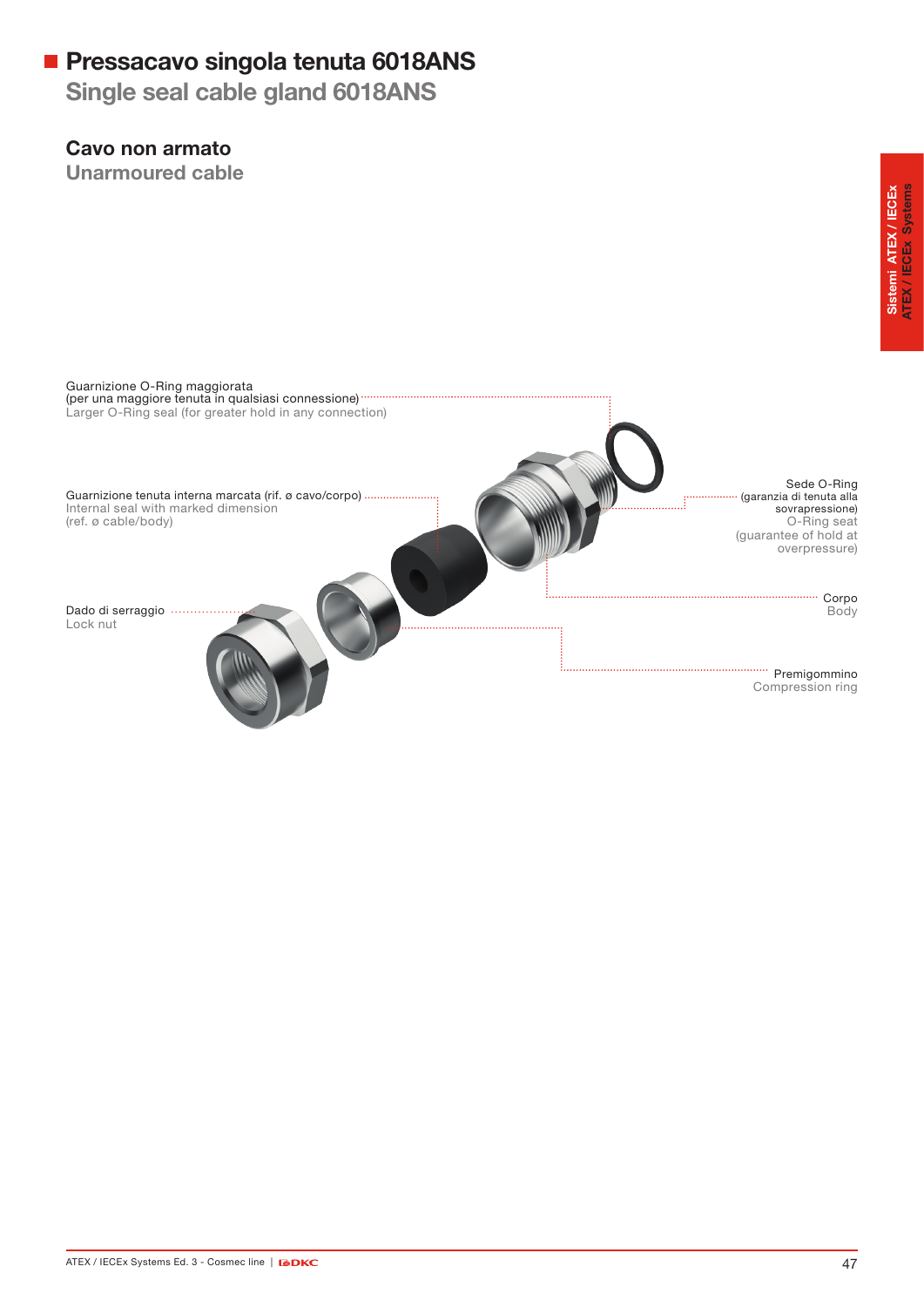Single seal cable gland 6018ANS

# Cavo non armato

Unarmoured cable



|                                      | <b>SERRAGGIO CAVO</b><br><b>CABLE TIGHTENING</b> | <b>FILETTO</b><br>THREAD | <b>LUNGHEZZA FILETTO</b><br>THREAD LENGTH | <b>DIMENSIONE CHIAVE WRENCH SIZE</b><br>mm |                 | <b>DIAMETRO ESTERNO</b><br><b>EXTERNAL DIAMETER</b> | LUNGHEZZA TOT.<br><b>TOTAL LENGTH</b> |
|--------------------------------------|--------------------------------------------------|--------------------------|-------------------------------------------|--------------------------------------------|-----------------|-----------------------------------------------------|---------------------------------------|
| <b>CODICE KIT</b><br><b>CODE KIT</b> | ømin- ømax                                       | F.                       | Lf mm                                     | CH <sub>1</sub>                            | CH <sub>2</sub> | øD mm                                               | L tot                                 |
| 6018ANSAKGM1EB                       | $5 - 10$                                         | M16x1.5                  | 15,0                                      | 24,0                                       | 26,0            | 28,0                                                | 55,0                                  |
| 6018ANSAKGM2EB                       | $5 - 10$                                         | M20x1.5                  | 15,0                                      | 24,0                                       | 26,0            | 28,0                                                | 55,0                                  |
| 6018ANSBKGM2EB                       | $5.5 - 13$                                       | M20x1.5                  | 15,0                                      | 30,0                                       | 32,0            | 35,0                                                | 57,0                                  |
| 6018ANSBKGM3EB                       | $5.5 - 13$                                       | M25x1.5                  | 15,0                                      | 30,0                                       | 32,0            | 35,0                                                | 57,0                                  |
| 6018ANSCKGM3EB                       | $10.5 - 18$                                      | M25x1.5                  | 15,0                                      | 35,0                                       | 36,0            | 39,0                                                | 57,0                                  |
| 6018ANSDKGM4EB                       | $15 - 24$                                        | M32x1.5                  | 15,0                                      | 42,0                                       | 45,0            | 49,0                                                | 67,0                                  |
| 6018ANSEKGM5EB                       | $21 - 30$                                        | M40x1.5                  | 15,0                                      | 48,0                                       | 50,0            | 55,0                                                | 68,0                                  |
| 6018ANSFKGM6EB                       | $24 - 36$                                        | M50x1.5                  | 15,0                                      | 55,0                                       | 58,0            | 63,0                                                | 68,0                                  |
| 6018ANSGKGM7EB                       | $36 - 45$                                        | M63x1.5                  | 15,0                                      | 68,0                                       | 68,0            | 74,0                                                | 68,0                                  |
| 6018ANSHKGM8EB                       | $45 - 54$                                        | M75x1.5                  | 15,0                                      | 80,0                                       | 80,0            | 88,0                                                | 68,0                                  |
| 6018ANSIKGM9EB                       | $54 - 62$                                        | M90x2                    | 20,0                                      | 100,0                                      | 102,0           | 109,0                                               | 81,0                                  |
| 6018ANSLKGM9EB                       | $62 - 68$                                        | M90x2                    | 20,0                                      | 100,0                                      | 102,0           | 109,0                                               | 81,0                                  |